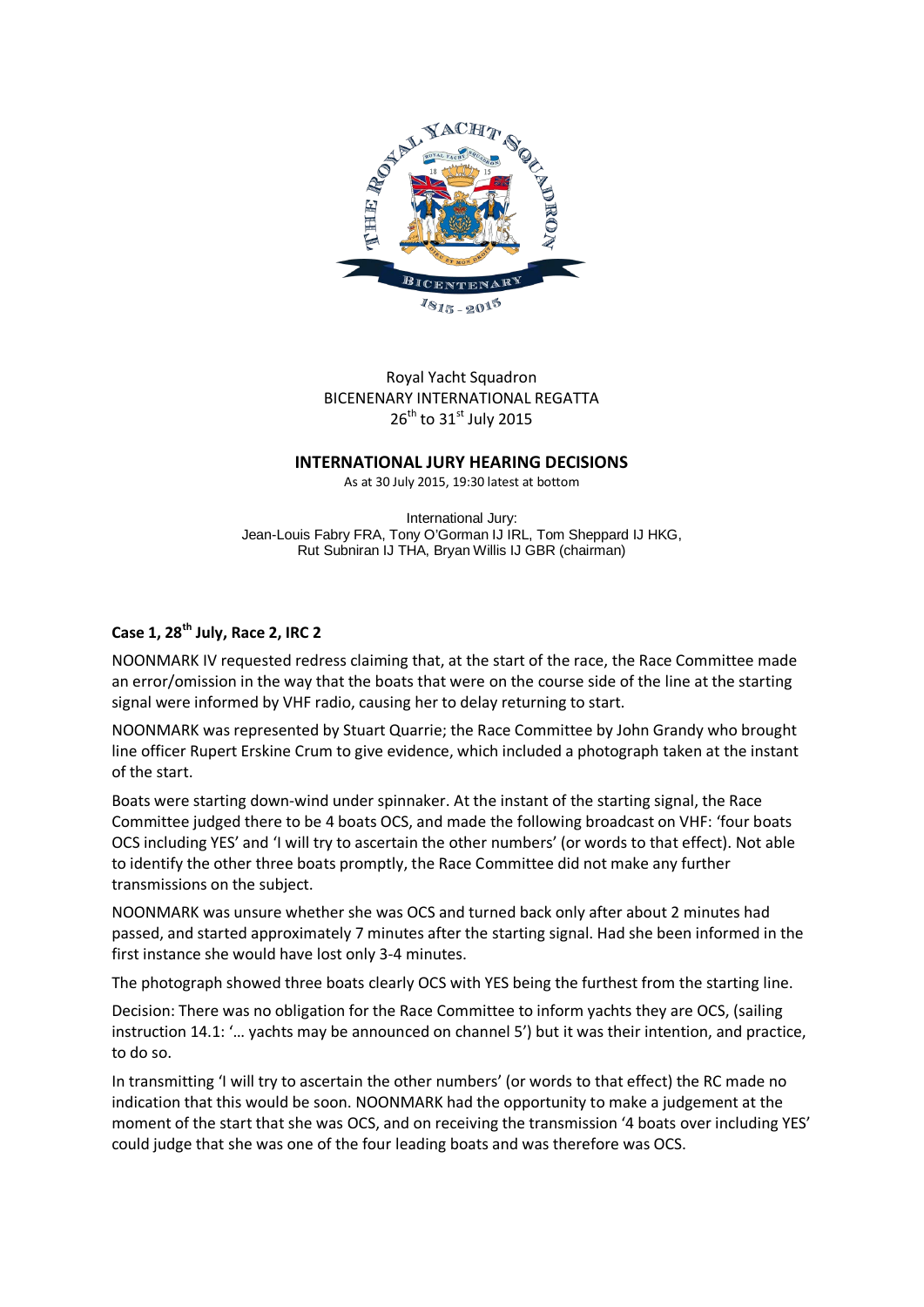The Race Committee made an error in broadcasting the identity of only one of four boats. However, as YES was clearly recognisable and was clearly the boat that was the most advanced, announcing that YES was OCS, and identifying no other boat, was not prejudicial.

To be awarded redress, it has to found that the action that caused the worsening of the boat's score was 'through no fault of her own'. The Jury is satisfied that there was fault, in that it was possible for NOONMARK to decide that she was one of the four boats OCS, particularly when the RC made the announcement there were four boats OCS.

Decision: Redress is denied.

## **Case 2, 28th July, Race 2, IRC 2.**

QUOKKA submitted a Request for Redress, claiming she was erroneously judged to be OCS at the starting signal. The Race Committee then studied the photograph referred to in Case 1 and concluded that, although her spinnaker was close to the line, she was not OCS. The Race Committee re-scored her by giving QUOKKA her finishing time and position as she had not returned to the start line. The Request was marked as 'withdrawn'.

# Cases 4 and 5 (there was no Case 3) 28<sup>th</sup> July, Race 5, Level Rating

ROYAL SOLENT 4014 protested ROYAL THAMES 4020, and ROYAL THAMES protested ROYAL SOLENT with respect to the same incident approaching the windward mark.

4014 was approaching the windward mark on starboard tack on a track about one boat-length below the layline for the windward mark to be left to port. 4020 was on port tack some distance off the lee bow of 4014. When 4014 was about three lengths from the mark, 4020 on port tack ducked to pass astern of 4014. Immediately after clearing 4014, 4020 tacked to starboard and simultaneously 4014 tacked to port.

After both boats had completed their tacks, 4020 on starboard was on a collision course with 4014 on port tack. 4020 luffed with the intention of minimising damage, and hit 4014 on 4014's starboard side about a metre from the quarter, causing damage. Neither boat was aware of the other until they had completed their tacks. Neither boat took a penalty turn; both hailed protest and displayed a protest flag.

Conclusion: 4014, a port tack keep-clear boat, failed to keep clear and therefore broke rule 10. She was a keep-clear boat while she tacked (Racing rule 13 last sentence) and tacked into a keep-clear position (on port tack) in which it was impossible for 4020 to avoid contact without bearing away behind her stern.

4020 was right-of-way boat but failed to take action that would have avoided contact. It was reasonably possible for her to have avoided contact (either by luffing earlier or bearing away) and therefore broke rule 14.

4014 was keep-clear boat (rule 13) during the simultaneous tack, and was keep-clear boat after the completion of the tack (rule 10).

## Decision. Both boats are disqualified

Note: Trac-Trac print outs, and a replay of the Trac-trac record of the incident, were presented as evidence. However, the Jury is satisfied, and both parties agreed, Trac-Trac records are insufficiently accurate to be useful in boat-to-boat incidents.

Reopening: Both parties asked that the hearing be re-opened, each claiming there was significant new evidence. However the Jury was satisfied that the evidence referred to was available at the original hearing, and the requests were therefore refused.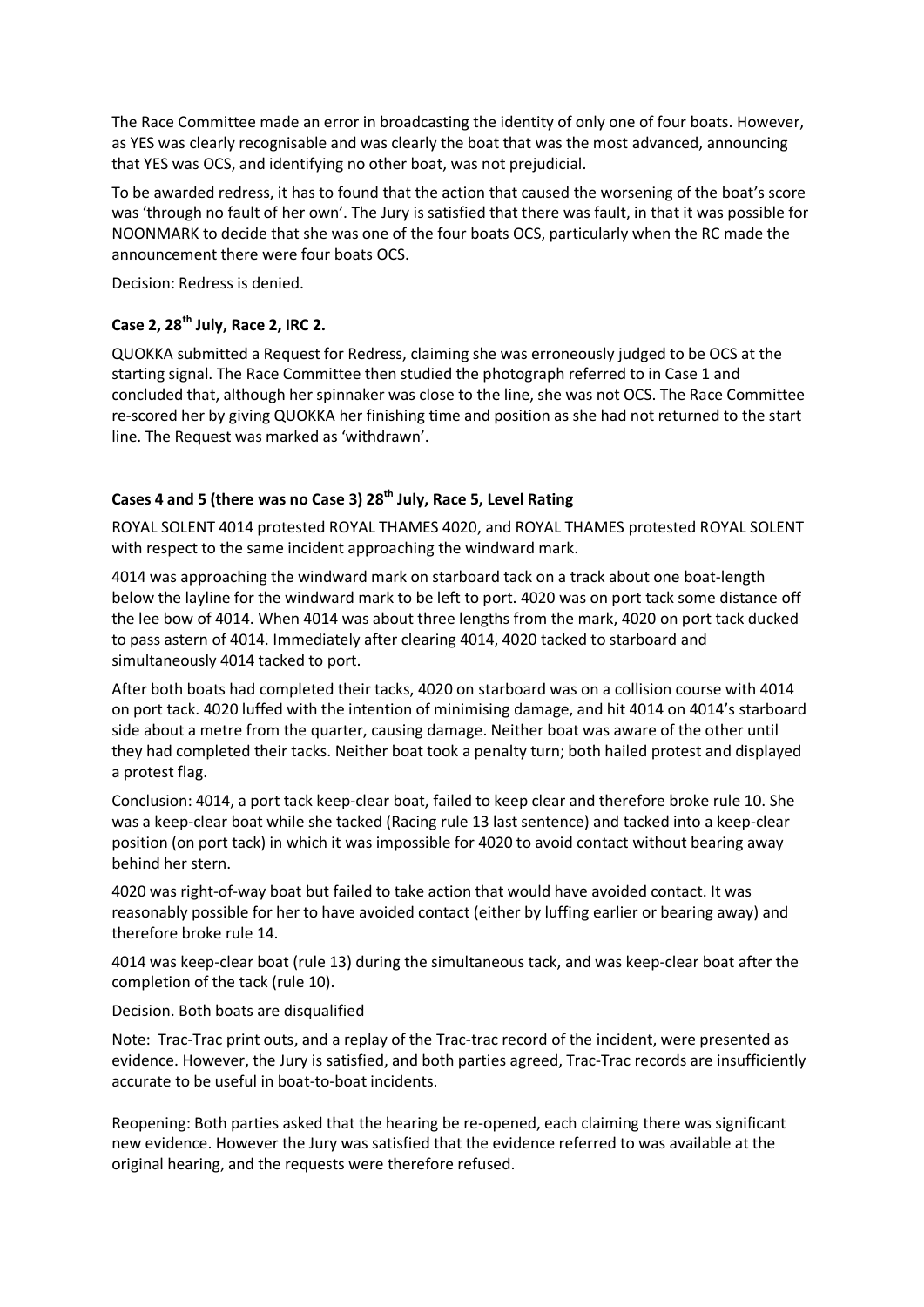# **Cases 6 and 7, 28th July Race 5, Level Rating.**

REAL CLUB NAUTICA GRAN CANERIA 4010 protested YACHT CLUB COSTA SMERALDA 4006 with respect to an incident at the first windward mark on the first leg.

The Jury was satisfied, and 4010 accepted, that 4006 took a 'two turns' penalty after the incident in accordance with Level Rating SI 12.1.

4006 also displayed a yellow flag and informed the Race Committee by VHF at the finish. At the hearing, the Jury addressed the question as to whether the yellow flag was displayed at the first reasonable opportunity, but after the hearing realised that in the Level Rating Class, no yellow flag is required.

The incident resulted in damage but the damage did not impact on the safety or performance of the boat. Repair costs would not be large in comparison to the value of the boat. The damage, therefore, was not 'serious' in terms of Racing Rule 44.1(b) and therefore no further penalty is applicable. (Had the damage been 'serious' the penalty would be to retire.)

## Decision

As 4006 admitted fault, the protest is upheld in relation to the incident, but as 4006 took a two-turn penalty immediately after the incident, no further penalty is to be imposed.

# **Case 8, 29th July Race RATI, IRC4.**

CLARIONET protested WHOOPER, claiming she failed to leave Gurnard Cardinal to starboard as required by Sailing Instruction 10.1.1.

WHOOPER subsequently retired, and CLARIONET then withdrew her protest.

# **Case 9, 29th July, Race RATI, IRC3.**

ARGYLL protested CUILAUN, claiming she failed to leave Gurnard Cardinal to starboard as required by Sailing Instruction 10.1.1.

CUILAUN subsequently retired, and ARGYLL then withdrew her protest.

## **Case 10, 29th July, Race RATI, IRC3.**

SIGMANIA sought redress for time lost standing-by TOMAHAWK which had lost her main mast. The Jury was satisfied that in compliance with Racing Rule 1.1 (A boat or competitor shall give all possible help to any person or vessel in danger)

When south-west of St Catherine's point, SIGMANIA, seeing TOMAHAWK was dismasted, approached her and stood-by her while she secured her mast and rigging, relaying VHF information to the coastguard.

The Jury was satisfied that the Request met the requirements of Racing Rule 62.1(c) ('A request for redress … shall be based on a claim … that a boat's score in a race … has been …, through no fault of her own, made significantly worse by ... giving help ... in compliance with rule 1.1...')

In making its decision as to what arrangement would be the fairest to all boats, the Jury took into consideration SIGMANIA's positions at the beginning and conclusion of the stand-by operation, the time taken, the tidal drift during the operation, and the distance made good towards next mark during the operation.

Decision: Redress to be awarded to SIGMANIA by subtracting 28 minutes from her race elapsed time.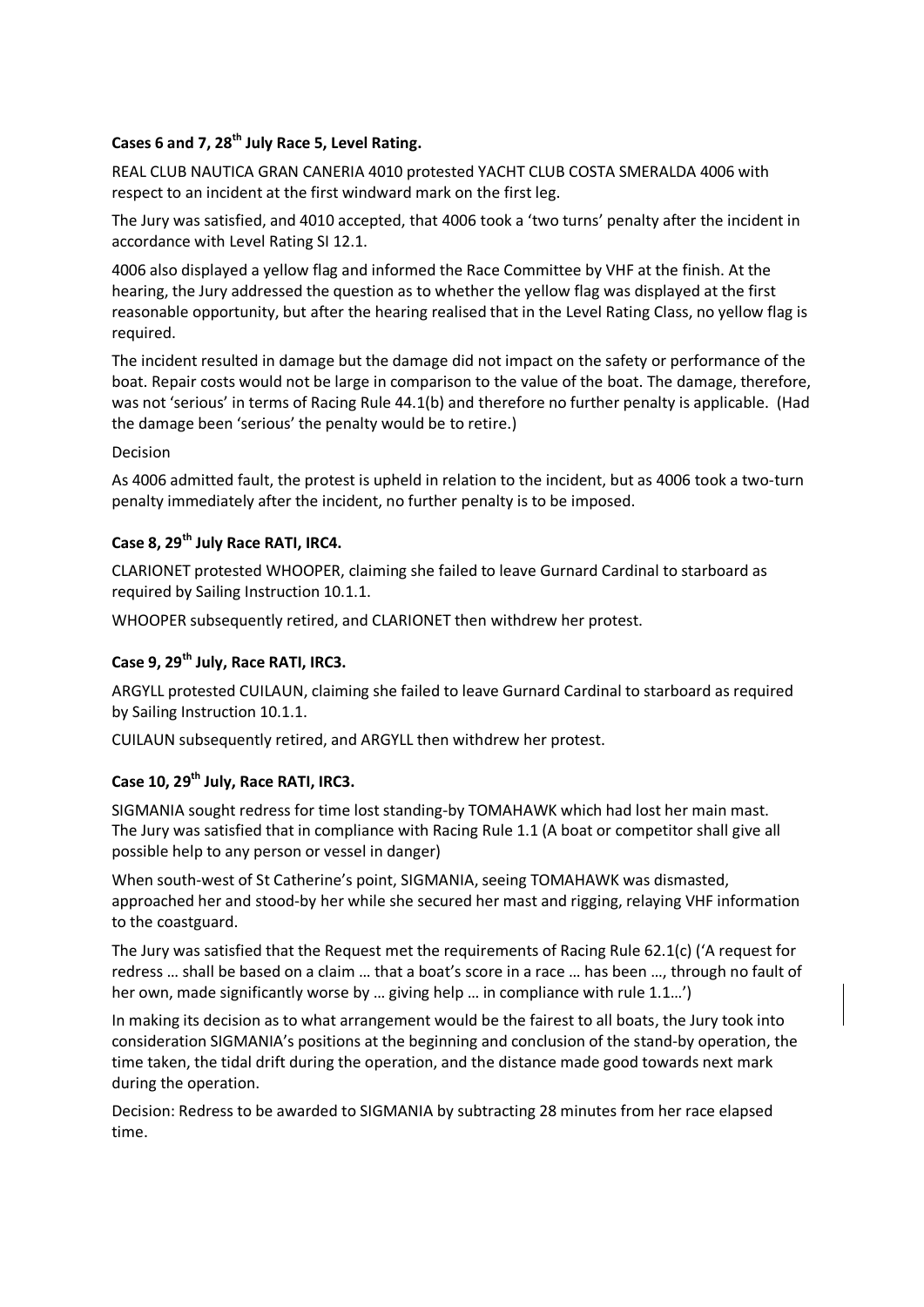#### **Case 11, 30th July, Race 2 (Tuesday), IRC3.**

ARGYLL sought redress for improper action by the Race Committee in that the Race Committee reminded other yachts to comply but did not remind ARGYLL to comply with SI 17.2 and SI 18 requiring each yacht to declare her finishing time. ARGYLL was penalised by 4%, resulting in her losing first place and becoming fourth in the race.

Griff Rhys Jones represented ARGYLL; the Race Committee was represented by John Grandy. Andrew Rayner who runs the results service and regatta office, gave evidence. Andrew explained that after race 2 (the first race of the regatta) several boats had not complied with SI 17.2 but the office had received several SMS declarations from phone numbers not on the official list of competitors and were therefore unidentified. Andrew therefore arranged for a staff member to phone all numbers on the official list for boats that had apparently not declared, and either tell the recipient that the office had not received a declaration or leave a message to that effect. The two registered numbers for ARGYLL would have been included. Griff said his mobile phone number was one of the two entered for ARGYLL and he had not received the message; he wasn't sure about the other number (of ARGYLL's skipper O. Graffy). Matt Walker of DORADE, Alex Reilly of CUILAUN and David of CETEWAYO, all gave their opinions that should the Jury give redress of removing the 4% penalty they would not mind ARGYLL being placed above them as she beat them on the water.

John Grandy opined that Andrew had acted reasonably and the Race Committee made no error or omission. The Jury was satisfied that Andrew's action was fair and reasonable in the circumstances.

Griff accepted that ARGYLL had failed to make the declaration and that the 4% penalty was correctly applied.

DECISION: There was no error or omission of the Race Committee and therefore no redress can be awarded.

## **Case 12, 30th July, Race 4, IRC3.**

CETEWAYO protested DORADE claiming DORADE failed to keep clear in a port-and-starboard incident downwind soon after rounding the windward mark.

The wind was light, with a tidal stream of 1.8 knots.

DORADE entered the zone at the windward mark clear ahead of CETEWAYO. The course to the next mark was directly down-wind and either tack would be a proper course. DORADE intended to gybeset onto port tack after rounding the mark.

While DORADE was rounding, CETEWAYO, sailing faster, established an overlap inside DORADE but kept clear and gave room to DORADE. As a result of the tidal stream, both boats were outside the zone when DORADE completed her gybe onto port tack. DORADE initially kept clear of CETEWAYO who remained on starboard tack on a steady course. The boats converged. DORADE believed she could cross ahead of CETEWAYO. However CETEWAYO believed a collision would occur and bore away and gybed. There was no contact; neither boat took a penalty.

After DORADE left the zone, she no longer had protection from rule 18.2(c). DORADE on port tack was required by Racing Rule 10 to keep clear. Definition of 'keep clear': 'A boat keeps clear of a right-of-way boat if the right-of-way boat can sail her course with no need to take avoiding action'.

In this case, CETEWAYO had a genuine and reasonable apprehension of a collision and therefore felt a need to alter course. (ISAF Case 50 refers.)

Decision: DORADE broke rule 10. DORADE is DSQ.